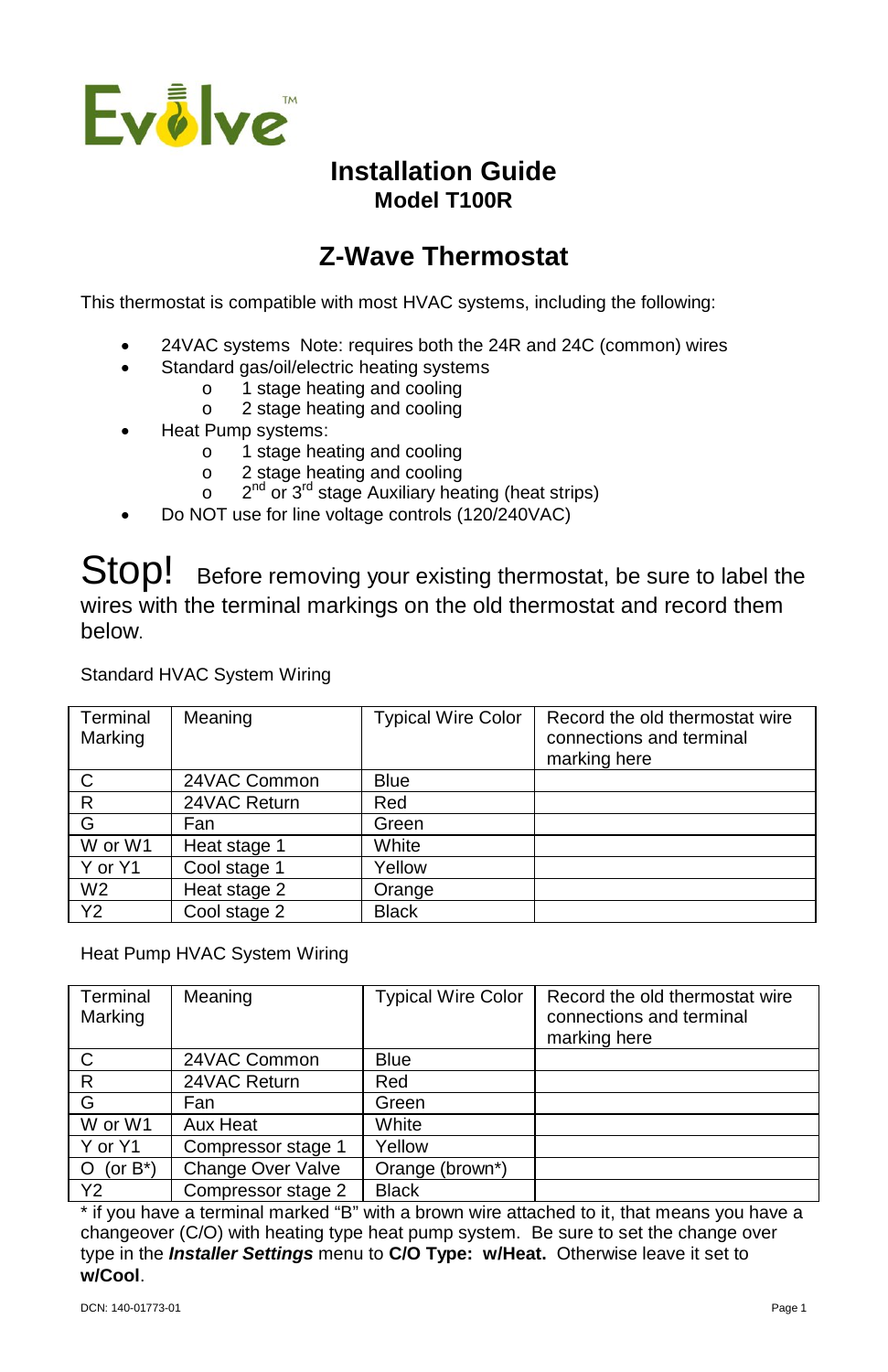### **INSTALLATION**

### **HVAC System Setup**

The thermostat requires that you setup the type and configuration of your HVAC system for proper operation. This is done in the *Thermostat Info* screen **Setup** button or the *Installer Settings* screen on the thermostat. The *Installer Settings* is a hidden screen. To access it, press the main menu button and when the main menu screen appears, press and hold the middle two buttons for 5 seconds.

Thermostat Main Menu



Press and hold two middle buttons to enter the Installer Settings screen



### Installer Settings

Before operating the system, you must configure the thermostat for the correct HVAC system type. You will need to know the following information to correctly configure the thermostat. The HVAC setup is in the *Mechanical Settings* menu screen.

**HVAC system type:** What type HVAC system do you have? Standard or Heat pump

**For Standard systems:** Fan Type: Do you have Gas heat or Electric heat?

**For Heat Pump systems:** Change over valve (or reversing valve) type: Does your system change over with cooling operation or with heating operation? Check your existing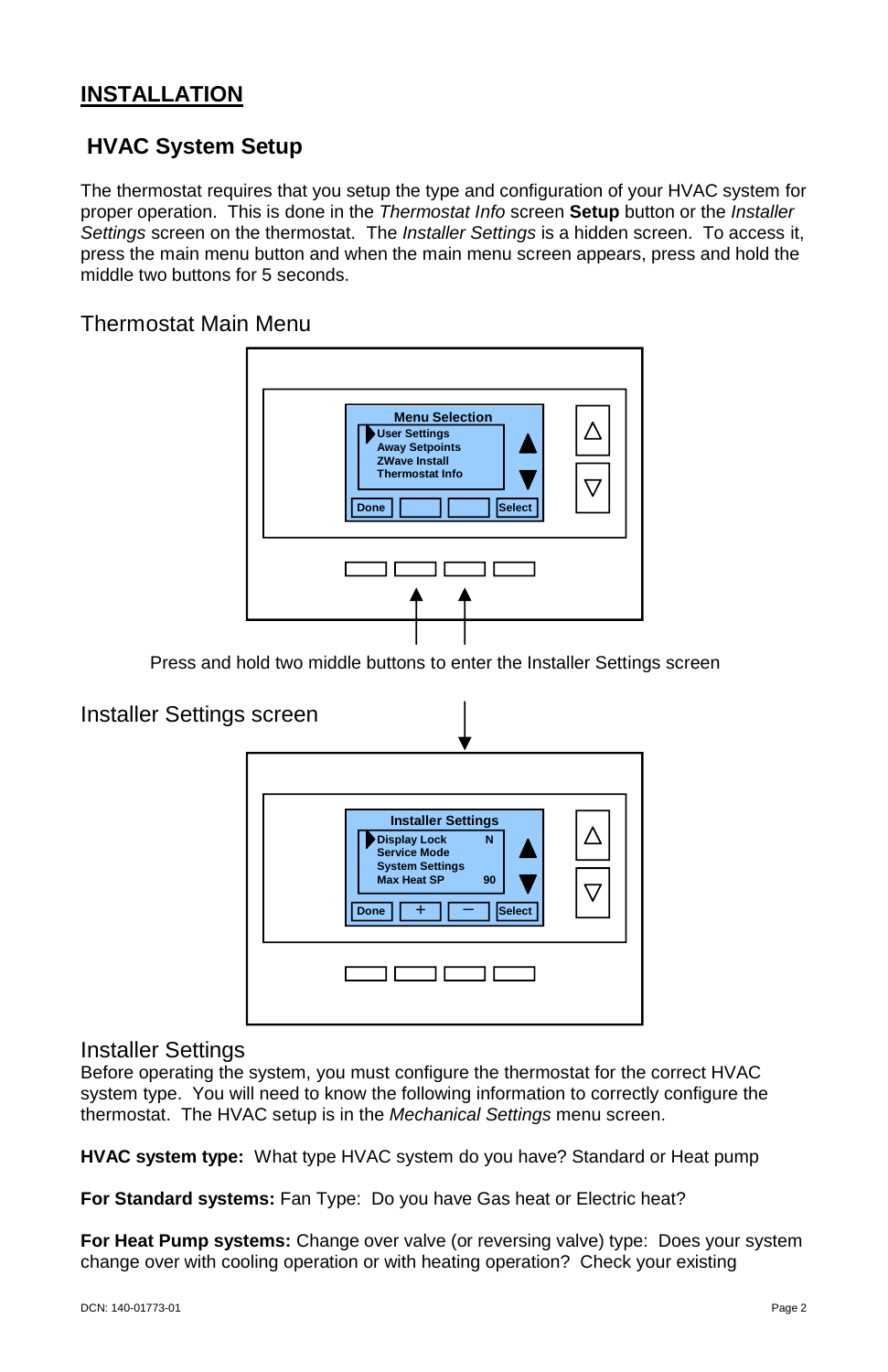thermostat connects to help determine this. If the original system had an orange wire connected to an "O" terminal, then you have a "changeover with cool" system. If you have a brown wire connected to the "B" terminal, then you have a "change over with heat" system.

### **Installer Settings Menu items**

#### **Display Lock Range: Y or N** Default: N

Y = Display LOCKED  $N =$  Display unlocked

Allows you to lock or unlock the thermostat buttons. When the buttons are locked, you can still access the main menu, but you will not be allowed to select any menu options. The Installer Settings hidden button operation is always operational, allowing you to return to this screen and turn Display Lock off.

#### **Service Mode**

**Test Mode** Range: Y or N Default: N Y= Test mode on. Reduces all delays to 10 sec for quicker system testing N= Test mode off. Normal system delays

**CAUTION: in test mode all system safety delays are shorten. Do not operate the system compressor in test mode. Disconnect Y1 or Y2 outputs if using test mode on a live system.**

**System Settings** Submenu: Sets the HVAC operational settings below

**Mechanical Settings** Submenu: Sets HVAC system type and configuration

| <b>Type</b>                                                                    | Range: Gas/Elec or Heat pump<br>Selects HVAC type, Gas/Electric or Heat pump | Default: Gas/Elec |
|--------------------------------------------------------------------------------|------------------------------------------------------------------------------|-------------------|
| Fan Type                                                                       | Range: Gas or Elec<br>Selects the Fan type if system is Gas or Electric      | Default: Gas      |
| C/O Type                                                                       | Range: w/Cool or w/Heat<br>Selects the Heat Pump Changeover Valve type       | Default: w/Cool   |
| 2 <sup>nd</sup> Stage Heat<br>Enables the 2 <sup>nd</sup> Stage Heat operation | Range: Y or N                                                                | Default: N        |
| Aux Heat (HP)                                                                  | Range: Y or N                                                                | Nefault: Y        |

**IX Heat (HP)** Range: Y or N Enables the Auxiliary Heat operation. Typically the Aux Heat will be heat-strips in a Heat Pump system

2<sup>nd</sup> Stage Cool **Range: Y or N** Default: N Enables the 2<sup>nd</sup> Stage Cool operation

**Schedule Enable Range: Y or N** Default: N

When enabled, the local thermostats scheduler function is enabled.

**Recovery enable Range: Y or N** Default: N For Heat Pump Systems. Intelligent setback recovery is an automatic advance start of heating to allow the system to be at setpoint by the schedule time, without the use of Aux heating.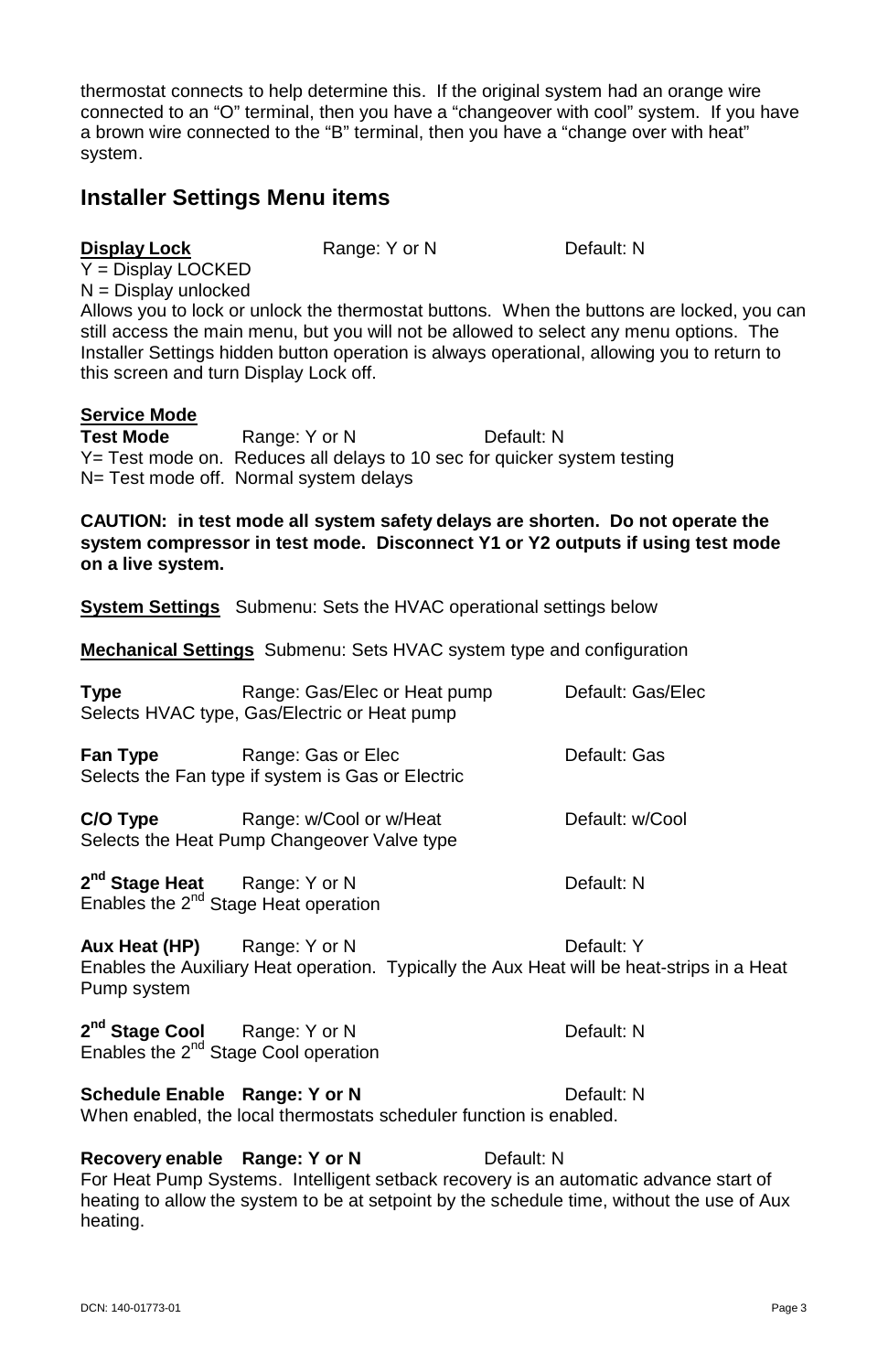**Delta Settings** : The Delta T Setting is the delta, or difference between, the setpoint and current temp for determining when a heat or cool call comes on. The "delta" is the number of degrees away from setpoint*.*

**H/C Delta** Range: 3 - 15 degrees. Default: 3F (1C) Sets the minimum separation between heating and cooling setpoints. Attempts to lower the cooling below the heating setpoint by this amount will PUSH the heating setpoint down to maintain this separation. Same for setting the heating setpoint above the cooling setpoint, it will PUSH the cooling setpoint up to maintain this separation.

**Heating Delta Stage 1 ON** Range: 1 to 8 degrees Default: 1 Sets the delta from setpoint that stage 1 heating starts.

**Heating Delta Stage 1 OFF** Range: 0 to 8 degrees Default: 0 Sets the delta from setpoint that stage 1 heating stops. Stage 1 turns off at setpoint + Delta Stage 1.

**Heating Delta Stage 2 ON** Range: 1 to 8 degrees Default: 2 Sets the delta from setpoint that stage 2 heating starts.

**Heating Delta Stage 2 OFF** Range: 0 to 8 degrees Default: 0 Sets the delta from setpoint that stage 2 heating stops. Stage 2 turns off at setpoint + Delta Stage 2.

- **Heating Delta Stage 3 ON** Range: 1 to 8 degrees Default: 3 Sets the delta from setpoint that stage 3 heating starts.
- **Heating Delta Stage 3 OFF** Range: 0 to 8 degrees Default: 0 Sets the delta from setpoint that stage 3 heating stops. Stage 3 turns off at setpoint + Delta Stage 3.
- **Cooling Delta Stage 1 ON** Range: 1 to 8 degrees Default: 1 Sets the delta from setpoint that stage 1 cooling starts.

**Cooling Delta Stage 1 OFF** Range: 0 to 8 degrees Default: 0 Sets the delta from setpoint that stage 1 Cooling stops. Stage 1 turns off at setpoint - Delta Stage 1

**Cooling Delta Stage 2 ON** Range: 1 to 8 degrees Default: 2 Sets the delta from setpoint that stage 2 cooling starts.

**Cooling Delta Stage 2 OFF** Range: 0 to 8 degrees Default: 0 Sets the delta from setpoint that stage 2 Cooling stops. Stage 2 turns off at setpoint -Delta Stage 2.

**Max Heat SP** Range: 40F to 109F (4C-43C) Default: 90F (32C) Sets the maximum heating setpoint value. Will not ramp or accept setpoints higher that this maximum.

**Min Cool SP** Range: 44F to 113F (6C-45C) Default: 60F (15C) Sets the minimum cooling setpoint value. Will not ramp or accept setpoints lower than this minimum.

**Minimum Run Time (MRT)** Range: 1-9 Minutes Default: 3 Sets the minimum run time before a heating/cooling cycle can turn off. Sets heating/cooling cycle time. Prevents rapid cycling.

**Minimum Off Time (MOT)** Range: 5-9 Minutes Default: 5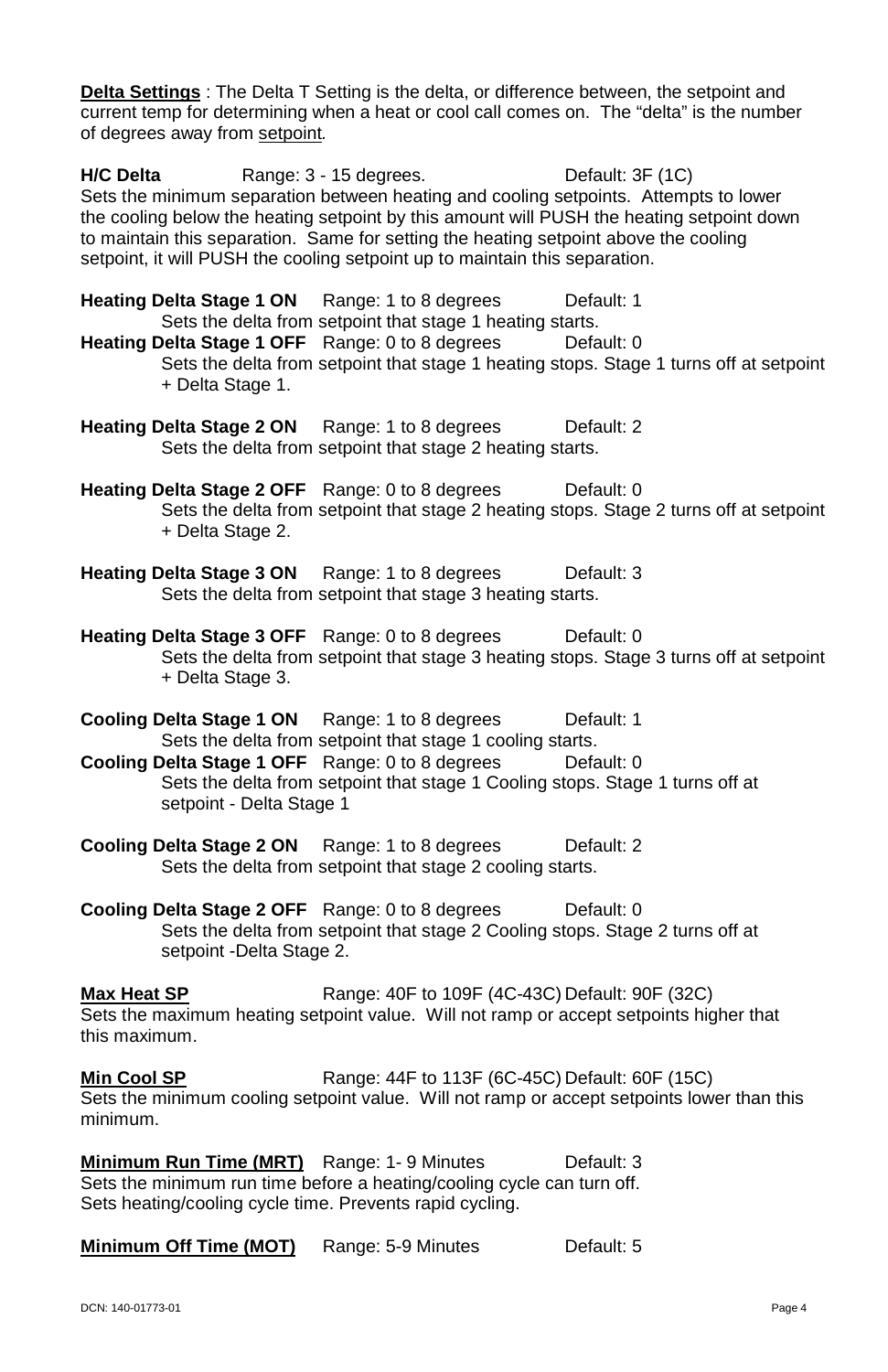Sets the minimum off time before another heating/cooling cycle can begin. Provides compressor short cycle protection.

| <b>Temp Response</b>                                                                      | Range: 1-6           |                       | Default: 2                                                                              |  |  |
|-------------------------------------------------------------------------------------------|----------------------|-----------------------|-----------------------------------------------------------------------------------------|--|--|
| Adjust the temperature sensor sensitivity. Sets how fast the sensor responds to change.   |                      |                       |                                                                                         |  |  |
| <b>Fan Cycler</b>                                                                         |                      |                       |                                                                                         |  |  |
| The fan cycler function cycles the HVAC system fan for an ON period followed by an Off    |                      |                       |                                                                                         |  |  |
|                                                                                           |                      |                       | period continuously. Used to provide minimum air ventilation requirements. When the Fan |  |  |
| ON time is set to a value greater than 0, an additional "Cycler" FAN mode is present when |                      |                       |                                                                                         |  |  |
| pressing the FAN button.                                                                  |                      |                       |                                                                                         |  |  |
| Fan ON Time                                                                               | Range: 0-120 minutes |                       | Default: 0 (=OFF)                                                                       |  |  |
| <b>Fan OFF Time</b>                                                                       |                      | Range: 10-120 minutes | Default: 10                                                                             |  |  |
| <b>Restore Defaults</b>                                                                   | Range: Yes, No       |                       | Default: No                                                                             |  |  |
| Restores all settings to factory defaults.                                                |                      |                       |                                                                                         |  |  |
| Press Yes to restore defaults,                                                            |                      |                       |                                                                                         |  |  |
| Press No to exit and not restore defaults                                                 |                      |                       |                                                                                         |  |  |

**Relay Status** Display the status (on/off) of the thermostat output relays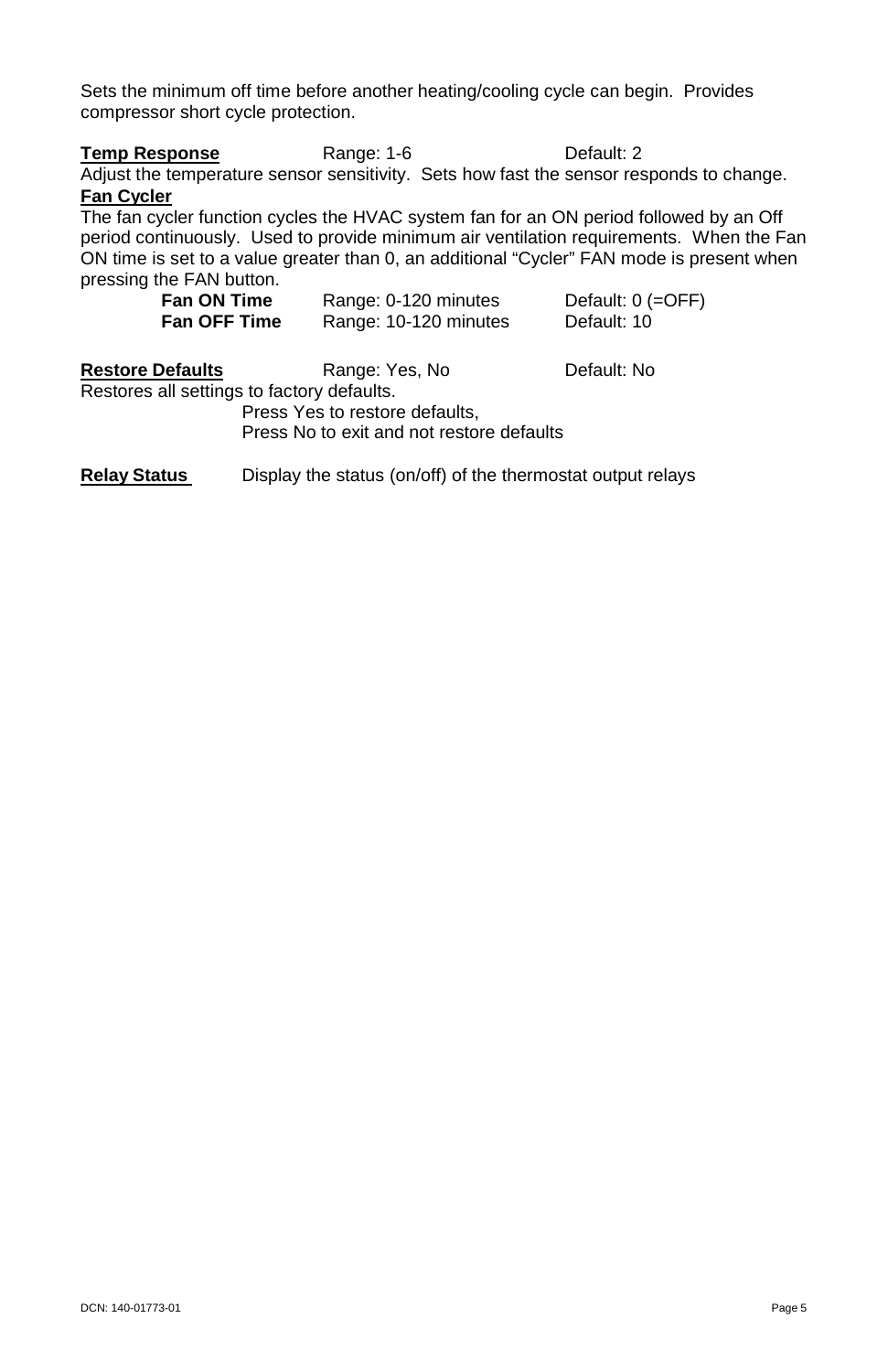### **Installer Settings Summary**

| Setting                                 | Range                                   | <b>Default</b>   |                             |
|-----------------------------------------|-----------------------------------------|------------------|-----------------------------|
| Display Lock                            | Y or N                                  | $\mathsf{N}$     | Locks out front buttons     |
| Service Mode Submenu                    |                                         |                  |                             |
| <b>Test Mode</b>                        | Y or N                                  | N                | Reduces delays for testing  |
| <b>System Settings Submenu</b>          |                                         |                  |                             |
| Mechanical Settings Submenu             |                                         |                  |                             |
| Sys Type                                | Std or HP                               | Std              |                             |
| Fan Type                                | Gas or Elec                             | Gas              |                             |
| C/O Type                                | w/Heat or w/Cool                        | w/Cool           |                             |
| 2 <sup>nd</sup> Stage Heat              | Y or N                                  | N                |                             |
| Aux Heat                                | Y or N                                  | Ÿ                |                             |
| 2 <sup>nd</sup> Stage Cool              | $Y$ or $N$                              | N                |                             |
| H/C Delta                               | $3 - 15$ deg                            | 3                |                             |
| Heat Delta Stage 1 On                   | $1 - 8$                                 | 1                |                             |
| Heat Delta Stage 1 Off                  | $0 - 8$                                 | 0                |                             |
| Heat Delta Stage 2 On                   | $1 - 8$                                 | $\overline{2}$   |                             |
| Heat Delta Stage 2 Off                  | $0 - 8$                                 | $\overline{0}$   |                             |
| Heat Delta Stage 3 On                   | $1 - 8$                                 | 3                |                             |
| Heat Delta Stage 3 Off                  | $0 - 8$                                 | 0                |                             |
| Cool Delta Stage 1 On                   | $1 - 8$                                 | 1                |                             |
| Cool Delta Stage 1 Off                  | $0 - 8$                                 | 0                |                             |
| Cool Delta Stage 2 On                   | $1 - 8$                                 | $\overline{2}$   |                             |
| Cool Delta Stage 2 Off                  | $0 - 8$                                 | 0                |                             |
| Max Heat SP                             | 40-109F (4-42C)                         | 90F              |                             |
| Min Cool SP                             | 44-113F (6-45C)                         | 60F              |                             |
| Min Run Time                            | $1-9$ min                               | 3                |                             |
| Min Off Time                            | $1-9$ min                               | 5                |                             |
| Temp Response                           | $1 - 6$                                 | $\overline{2}$   |                             |
| Fan Cycler Submenu                      |                                         |                  |                             |
| Fan Cycler ON time                      | $0 - 120$ min                           | $\mathbf 0$      | $0 = Fan$ Cycler OFF        |
| Fan Cycler Off Time                     | $10 - 120$ min                          | 10               |                             |
| <b>Restore Defaults</b>                 | Yes or No                               | <b>No</b>        | $\overline{Ex}$ it = no     |
|                                         |                                         |                  |                             |
| <b>USER SETTINGS</b>                    |                                         |                  |                             |
| Filter Service Submenu                  |                                         |                  |                             |
| Service Interval                        | Disabled, 100-4000 hrs                  | 300              |                             |
| Maint Service Submenu<br>Maint Interval |                                         |                  |                             |
|                                         | Disabled, 100-4000 hrs<br>0, 20-120 sec | 3000<br>$\Omega$ | $0 =$ off, will not timeout |
| Screen Timeout (to minimized screen)    |                                         |                  |                             |
| F/C Mode                                | $F$ or $C$                              | F                |                             |
| Sensor Calibration Submenu              | Internal -7 to +7                       | $\mathbf 0$      |                             |
| Backlite/Display Submenu                |                                         |                  |                             |
| <b>Backlight Timeout</b>                | $0, 20 - 120$                           | $\mathbf 0$      | $0 =$ backlite off          |
| <b>Backlight On Brightness</b>          | 0-100%                                  | 100%             |                             |
| <b>Backlight Off Brightness</b>         | 0-100%                                  | 0%               |                             |
| Contrast                                | $0 - 20$                                | 14               |                             |
|                                         |                                         |                  |                             |
|                                         |                                         |                  |                             |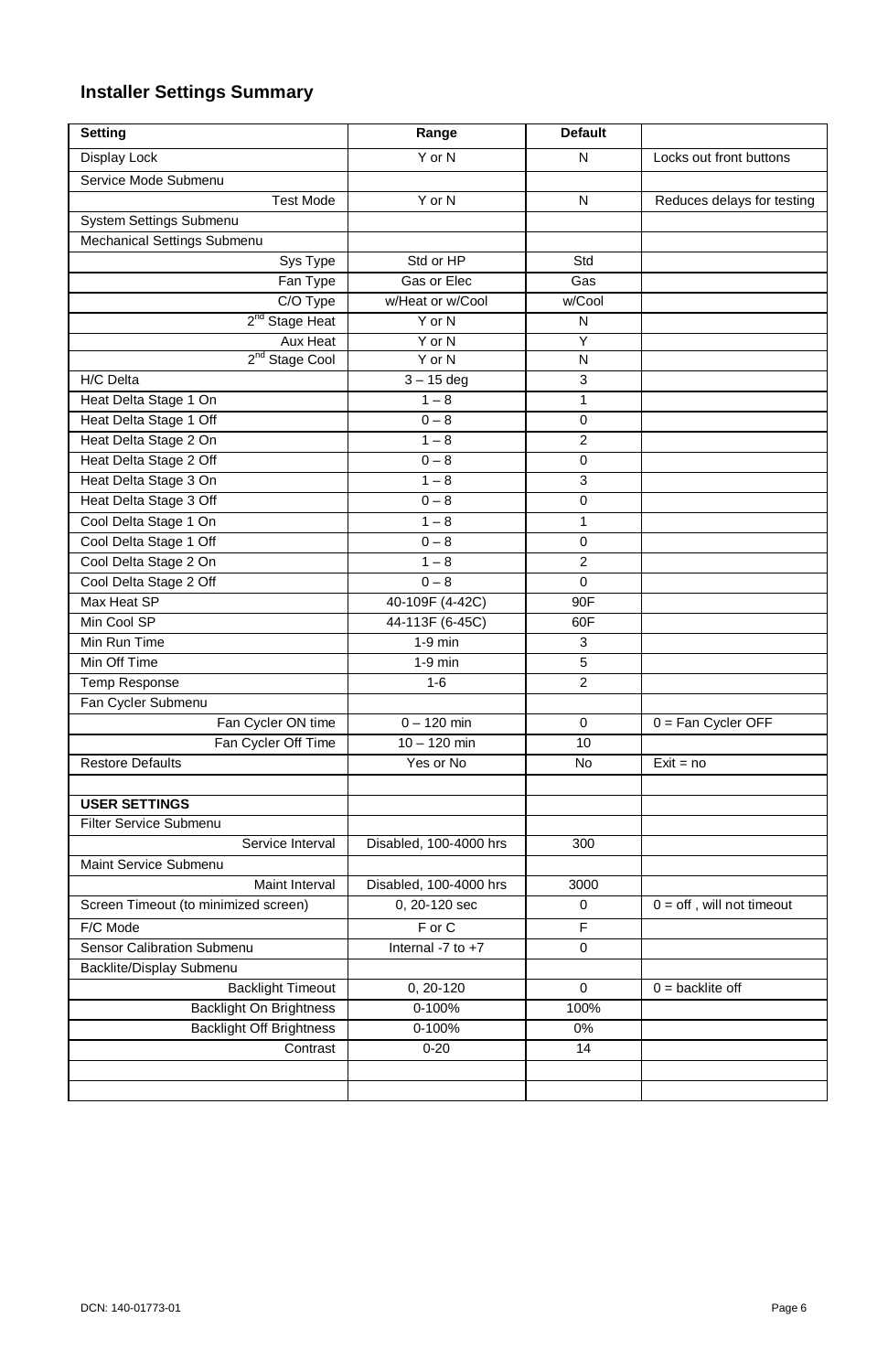## **Standard Gas/Electric HVAC System Wiring**

Thermostat back